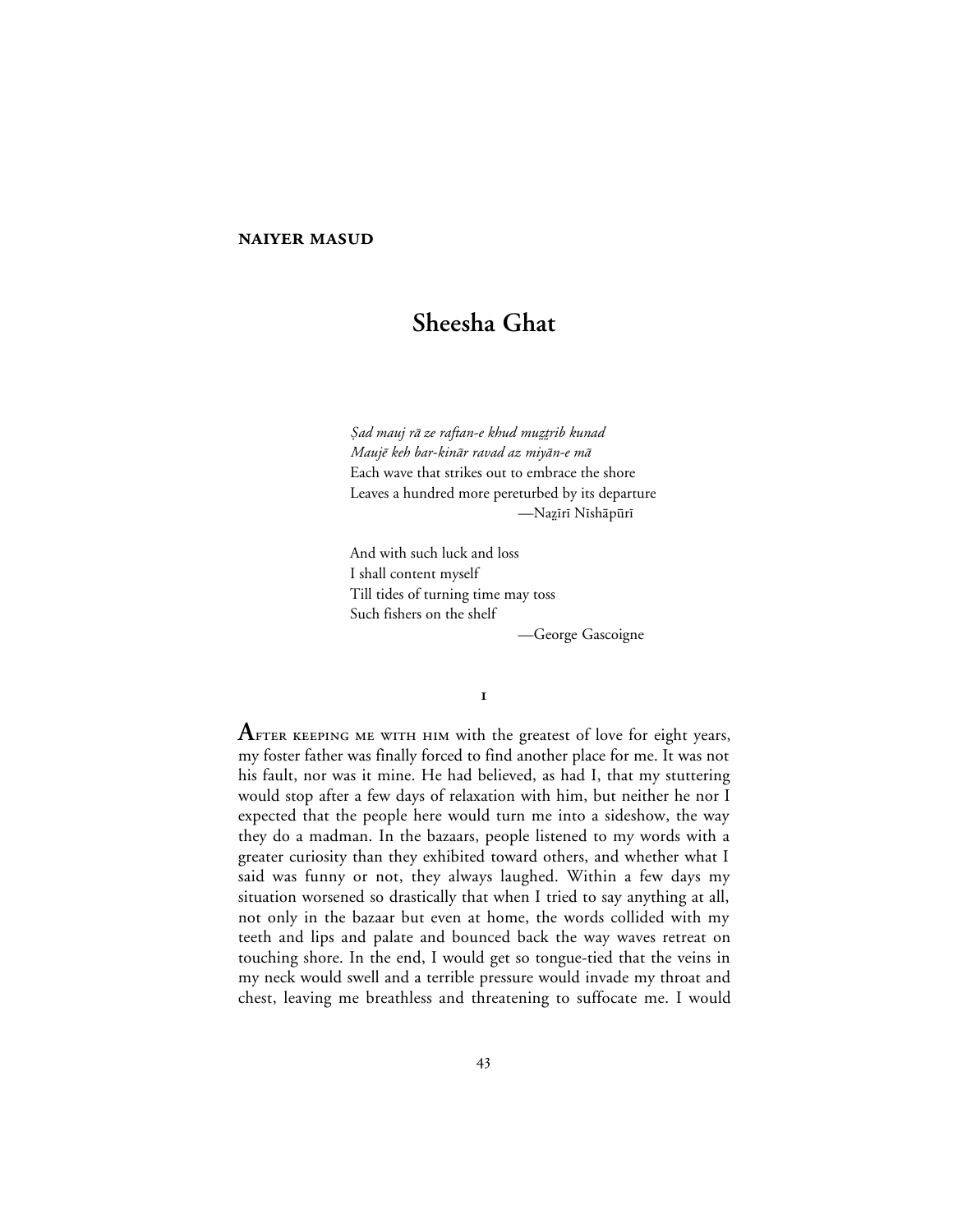pant, forced to leave my sentence incomplete, then start all over again after I had recovered my breath. At this my foster father would scold me, "You've said that. I heard you. Now go on."

If he ever scolded me, it was over this. But my problem was that I couldn't begin my account from the middle. Sometimes he would listen to me patiently and at others he would lift his hand and say, "All right, you may stop."

But if I couldn't begin my account from the middle, I couldn't leave it unfinished, either. I would grow agitated. Finally he would walk away, leaving me still stuttering, talking to myself. If anyone had seen me, I'd have been thought insane.

I was also fond of wandering through the bazaars, and enjoyed sitting there among the groups of people. Though I could not utter what I had to say comprehensibly, I made up for this by listening closely to what others said and repeating it in my mind. Sometimes I felt uncomfortable, yet I was happy enough, because the people there didn't dislike me, and above all my foster father held me dear and looked after my every need.

For the last few days, though, he had seemed worried. He had begun talking to me for long stretches of time, a new development. He would come up with questions to ask me that required a long answer, and then listen attentively without interrupting me. When I'd tire and begin to pant, he would wait for me to finish what I was saying, and when I resumed my account he would listen with the same concentration. I'd think he was about to scold me, and my tongue would start to tie itself in knots, but he would just gaze at me, saying nothing.

After only three days my tongue began to feel as if it were unknotting a bit. It was as if a weight were being lifted from my chest, and I began to dream of the day when I would be able to speak as others did, with ease and clarity. I began collecting in my heart all the things I had wanted to share with others. But on the fourth day, father called me over and had me sit very close to him. For a long time his talk rambled aimlessly, then he fell silent. I waited for him to pose one of his questions, but he suddenly said, "Your new mother is arriving the day after tomorrow."

Seeing the joy begin to dawn on my face, he grew troubled, then said slowly, "She'll go crazy if she hears you speak. She'll die."

The next day my luggage was all packed. Before I could ask any questions, my father took my hand and said, "Let's go."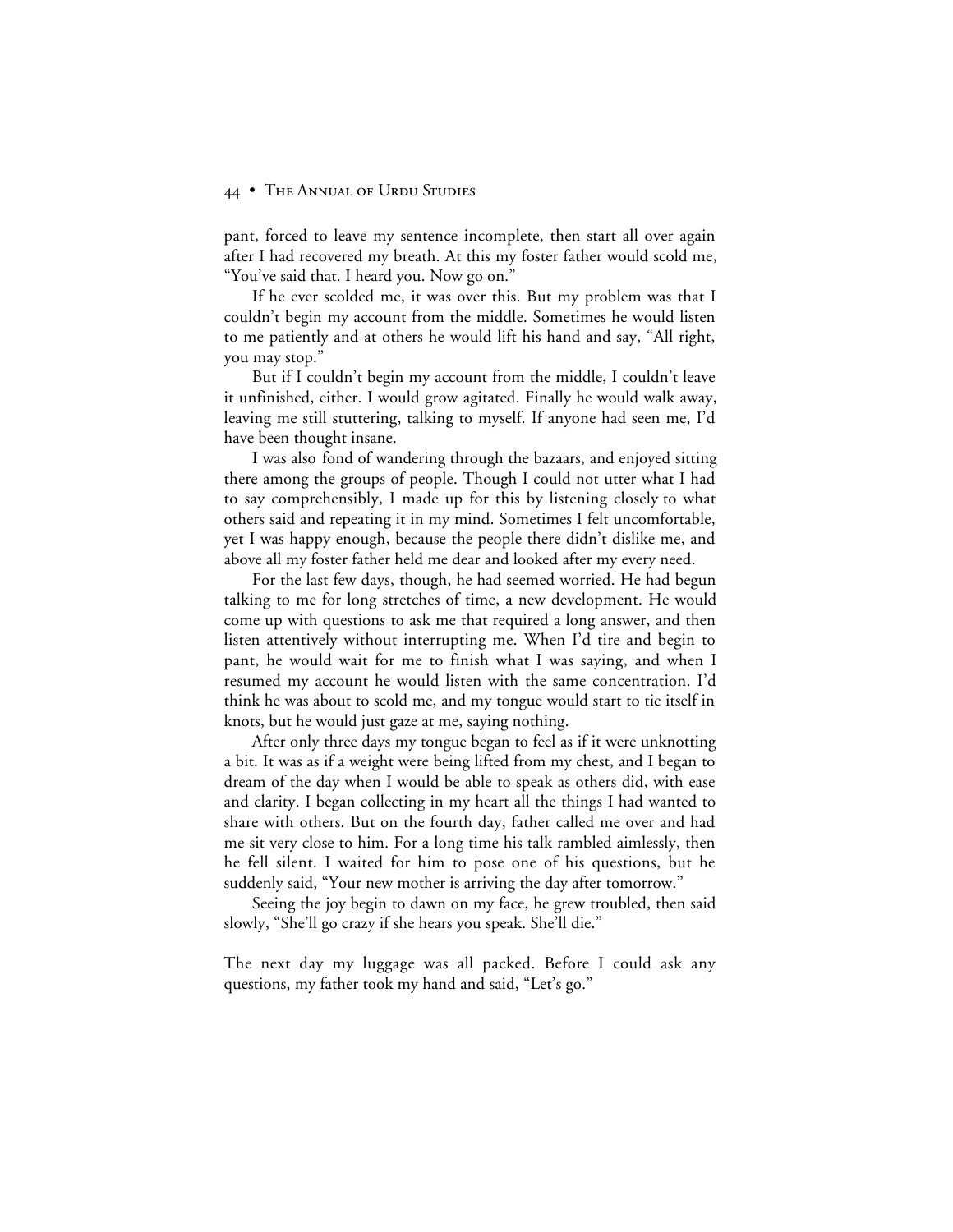\* He didn't say a word to me during the journey. But on our way, he told a man who chanced to inquire, "Jahaz has asked for him."

Then they both started talking about Jahaz. I remembered Jahaz, too. When I had first come to live with father, Jahaz earned his bread by performing clownish imitations at fairs and bazaars. He would wear a small pink sail tied to his back—perhaps that's why his name became Jahaz, "ship," or perhaps he wore the sail because his name was Jahaz. The pink sail would billow when the wind blew hard and Jahaz would seem to be moving forward under its power. He could mimic to perfection a ship caught in a storm. We would be convinced that angry winds, raging waves, and fast-spinning whirlpools were bent on sinking the ship. The sounds of the wind howling, the waves slapping, the whirlpool's ringing emptiness, even the sails fluttering, would emerge distinctly from the mimic's mouth; finally, the "ship" would sink. This routine was very popular with the children and the older boys, but was performed only when the wind was high. If the wind halted, however, the young spectators were even more delighted, and called out:

"Tobacco, tobacco!"

I had never seen anyone smoke tobacco the way Jahaz did. He used every kind of tobacco, in every way it was possible to smoke it, and when the air was still he would perform such astounding tricks with clouds of smoke that the spectators couldn't believe their eyes. After producing several smoke rings, he would take a step back, then twist his hands and wrists in the air as though sculpting a figure in soft clay. And sure enough, the rings would take on a shape, just like a sculpture, and stand suspended in the air for some time. Some of his mimic-routines the boys weren't allowed to see or hear. When performing these he would hide inside a rapidly closing circle two or three spectators deep, and the only way those standing at a distance knew that Jahaz was performing his mimicry was by a glimpse of the fluttering sail and the sound of the spectators' laughter.

A year after I had come to my foster father's, Jahaz's voice had gone bad and he had been afflicted with a severe cough. In the course of his mimicry he had used many different voices, but now if he opened his mouth a coughing fit would seize him, and at times it took him nearly as long to finish his sentence as it would have taken me. Not only did he cease to perform his mimic-routines, he stopped coming to our village at all, and after the first year I did not see him again.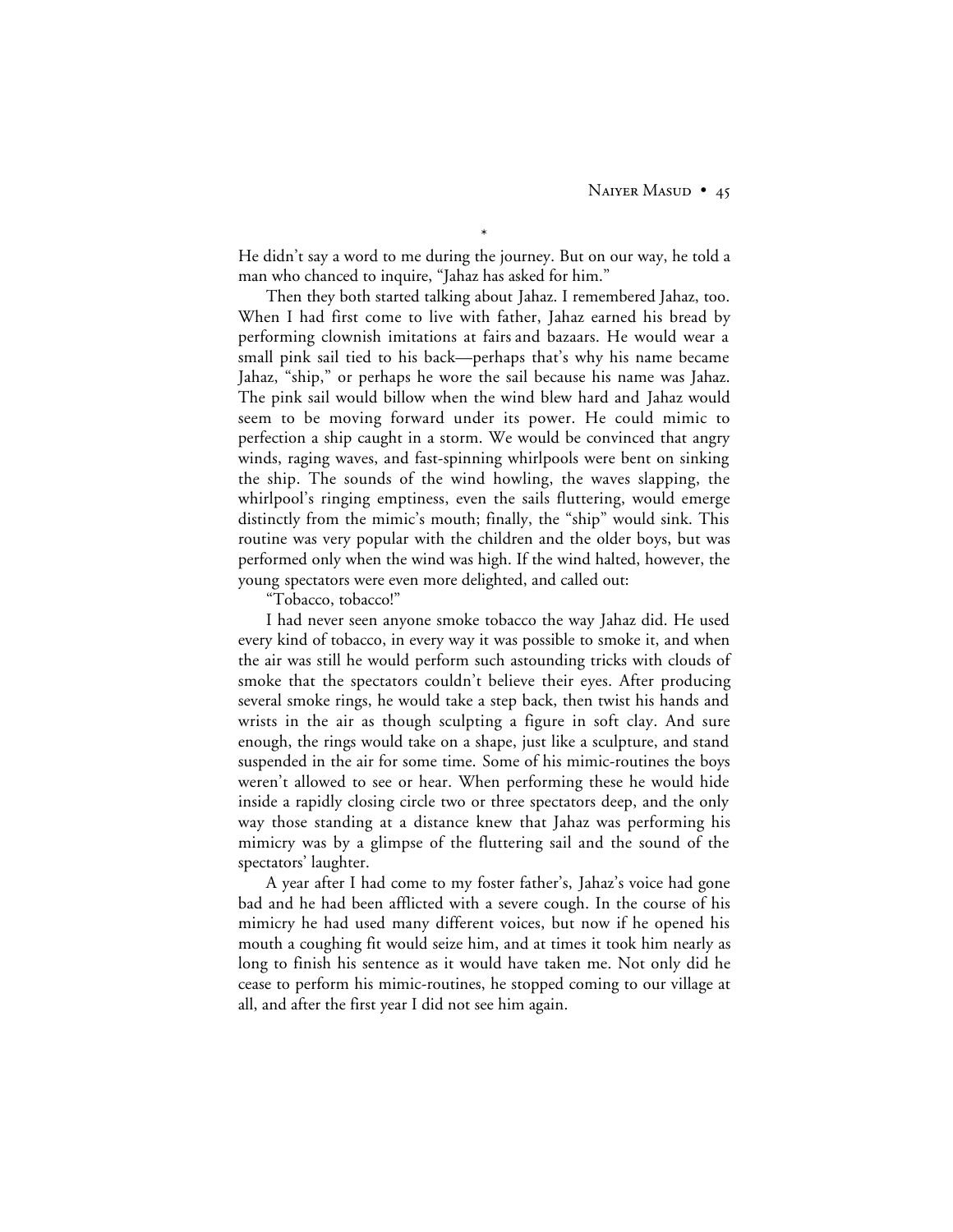We passed many settlements and ghats by the Big Lake on our route. Everywhere we went, there were people who knew my father, and he would tell them that Jahaz had asked for me. I didn't understand what this meant, but asked no questions. In my heart I was angry with him, because I wasn't the least bit happy about the idea of living apart from him. But my father didn't look happy either; at least he didn't seem like someone who was about to bring home a new wife.

\*

Finally we arrived at a grimy settlement. The people here worked glass. There were few houses, but each one had a glass-furnace; ugly chimneys belching smoke protruded from the straw thatch of the roofs. Layers of soot had settled on the walls, the lanes, the trees. The people's clothes and the coats of stray dogs and cats were black from the smoke. Here, too, a few people were acquainted with my father. One of them bade us sit down to eat and drink. An oppressive feeling stole over me. My father looked at my face observantly, then he spoke to me for the first time on the journey.

"People don't get old here."

I didn't understand him. I looked at the people strolling by and, indeed, none among them was elderly. Father said, "The smoke eats them away."

"Then why do they live here?" I wanted to ask, but the question seemed futile, so I simply stared in father's direction.

"Jahaz knows glass-working, too," he said after a while. "This is his home."

I stood up with a jolt. My tongue was in many knots all at once, but I couldn't stay silent now. Would I have to live with a smoke-belching bazaari clown like Jahaz in this settlement where a dark barbarity seemed to pour over everything? This question had to be asked, no matter how long it took to get it out. But with a reassuring gesture father beckoned me over to sit by him, and said, "But he moved away long ago."

I was relieved. As long as Jahaz doesn't live here, in this settlement, I said to myself, I can live with him anywhere. Then father said:

"He lives on the ghat now." He pointed off in its direction. "On Sheesha Ghat."

When I heard this name the oppressive feeling returned. Father must not have known that I had already heard mention of Sheesha Ghat from visitors in his house. I knew that it was the most widely known and least inhabited ghat on the Big Lake, and that a scary woman by the name of Bibi was its sole owner. She had been the lover of a notorious dacoit—or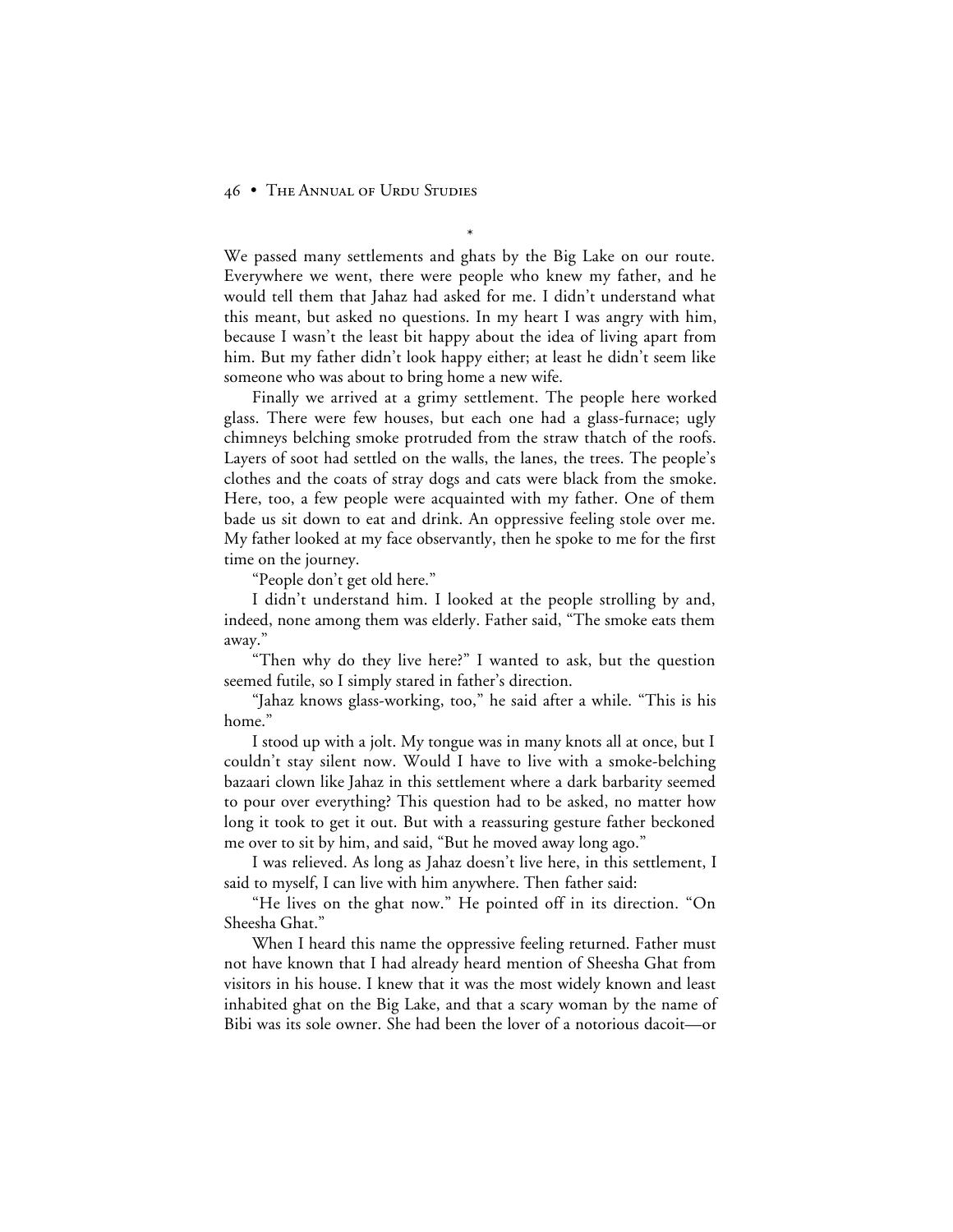maybe he was a rebel—and later become his wife. He had in fact been betrayed when he came to see her one time, and had died on the same ghat at the hands of the government people. But then things went strangely topsy-turvy and the entire ghat was given over to Bibi's custody. Her huge boat lay anchored in the lake and Bibi had made it her abode. She ran some sort of business, in connection with which people were allowed to come to the ghat now and then. Otherwise it was forbidden to go near. Nor had anyone the courage. All were too frightened of Bibi.

How had Jahaz come to live on Sheesha Ghat? Would I have to meet Bibi as well? Would she speak to me? Would I have to answer her questions? Would she go mad with anger on hearing me? I had grown so absorbed in these questions and their imagined answers that I didn't even realize we had left the settlement of the glass-workers. I was startled when I heard father's voice in my ear: "We're here."

 $\overline{2}$ 

This was perhaps the most deserted area around the Big Lake. An expanse of muddy water began at the end of the barren plain, its far shore invisible in the distance. On our left, set back from the water, a big boat obscured the view of the lake. Perhaps at one time it had been used to transport logs. Now the same logs had been used to build many large and small rooms on the deck. The planks on the boat were all loose, and a light creaking sound issued from them, as of some giant object slowly breaking apart. On the shore of the lake a low, long retaining wall was lying face down on the ground. Near it stood four or five rickety platforms with huge cracks in them. Close to them lay a moldy length of bamboo, nearly claimed by the soil. Though there wasn't much left here, I sensed that it must have been a bustling locale before it had fallen into this tumbledown state. It was called a ghat, but all that was left was a roofed shelter extending from a building toward the shore, the front of it overhanging a little pool of lake-water that had sloughed over into a depression in the ground**.** At the rear of the shelter, on a little rise, sat the shapeless building of logs and clay, which looked as though its builder had been unable to decide whether to construct it of wood or earth, and in these contemplations, the building had reached its completion. The roof, however, was all of wood. A small pink sail, perched on a projection in the center of the roof, was fluttering in the wind.

My foster father must have been here before. Grabbing my hand, he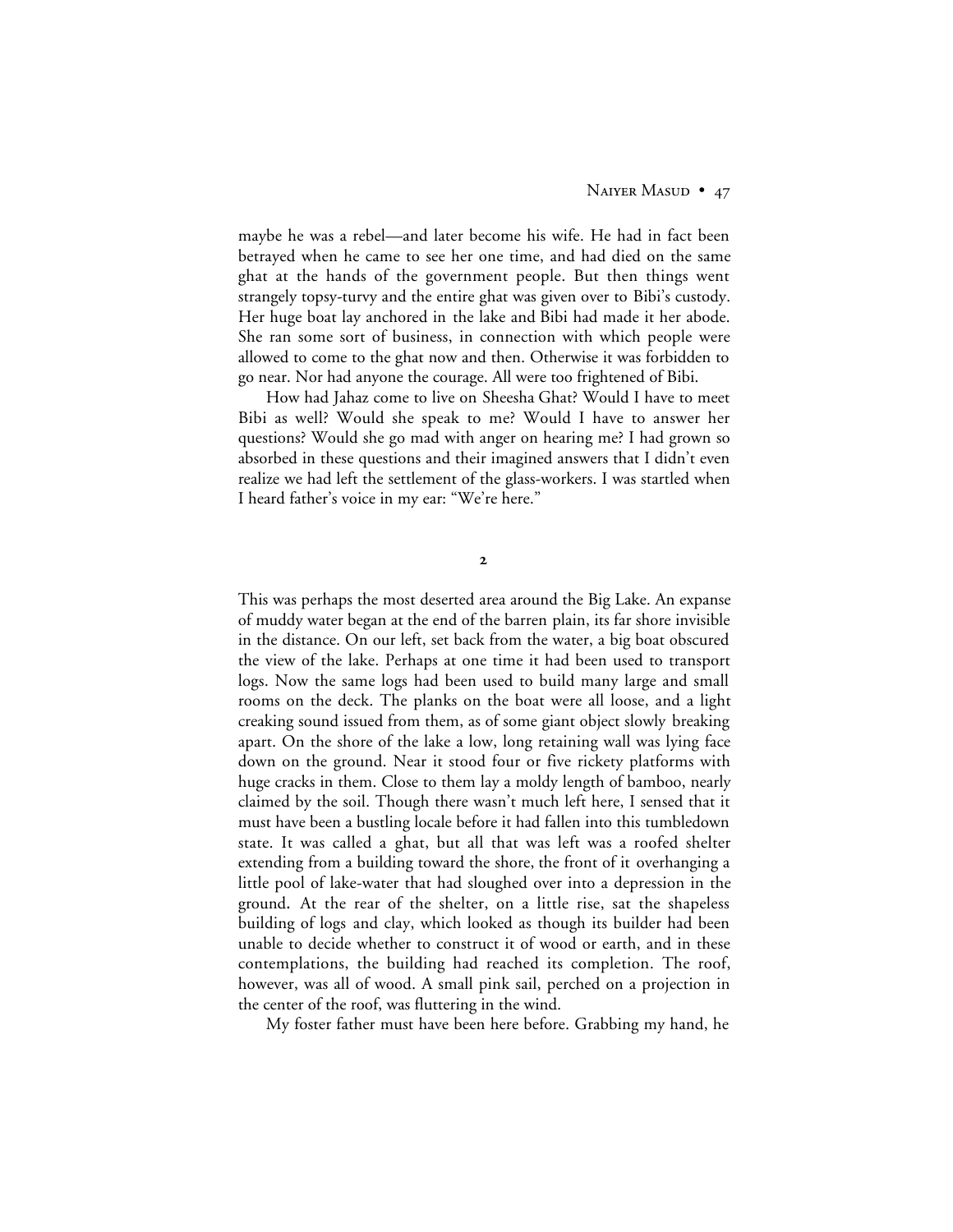quickly walked down the slope and over to the five earthen steps beneath the shelter that led up to the doorway of the building.

There was Jahaz, sitting on the floor smoking his tobacco. We, too, sat down when we went in.

"So you're here, are you?" he asked father, and began coughing.

He seemed to have aged quite a lot in eight years. The extreme paleness of his eyes and darkness of his lips made it look as though they had been dyed in different vats. From time to time his head would move as if he were admitting something. During one of these motions he glimpsed me with his pale eyes and said, "He's grown up!"

"It's been eight years," my father told him.

We sat silently for a long time. I'd have suspected that the two were talking in signals, but they weren't looking at each other. Suddenly my father stood up. I rose with him. Jahaz raised his head, looked up at him, and asked, "Won't you stay a little?"

"I've got a lot to do," my father said. "Nothing's ready yet."

Jahaz nodded his head as though agreeing, and my father stepped out the door. He descended the earthen steps, then turned back, came over and took me in his arms. We stood there silently for a long time, then he said, "If you don't like it here, tell Jahaz. I'll come and get you."

Jahaz's head moved in the familiar fashion, and father went down the steps. I heard Jahaz cough and turned toward him. He took a few quick drags of his tobacco, made an effort to even out his breathing, then got up, took my hand and walked out under the shelter. He just stood there quietly, running his eyes over the lake. Then he returned to the earthen steps, but stopped himself before putting his foot on the first step.

"No," he said. "First, Bibi."

We walked along the shore of the lake until we came to the big boat. A gangplank had been built between shore and boat by joining two boards. Carefully balancing on the planks, we reached the ladder at the other end, then climbed up onto the boat. Over the door of the small front room was a curtain of coarse cloth. In front of the curtain a twocolored cat was dozing. It peered at us with half-open eyes. Jahaz halted as he neared the curtain. I halted many steps behind him. At Jahaz's first cough the curtain slid aside and Bibi appeared.

The sight of her filled me with fear, but even more with amazement at the thought that this shapeless woman had once been someone's lover. She looked at Jahaz, then at me.

"Your son's here?" she asked Jahaz.

"Just got here," Jahaz told her.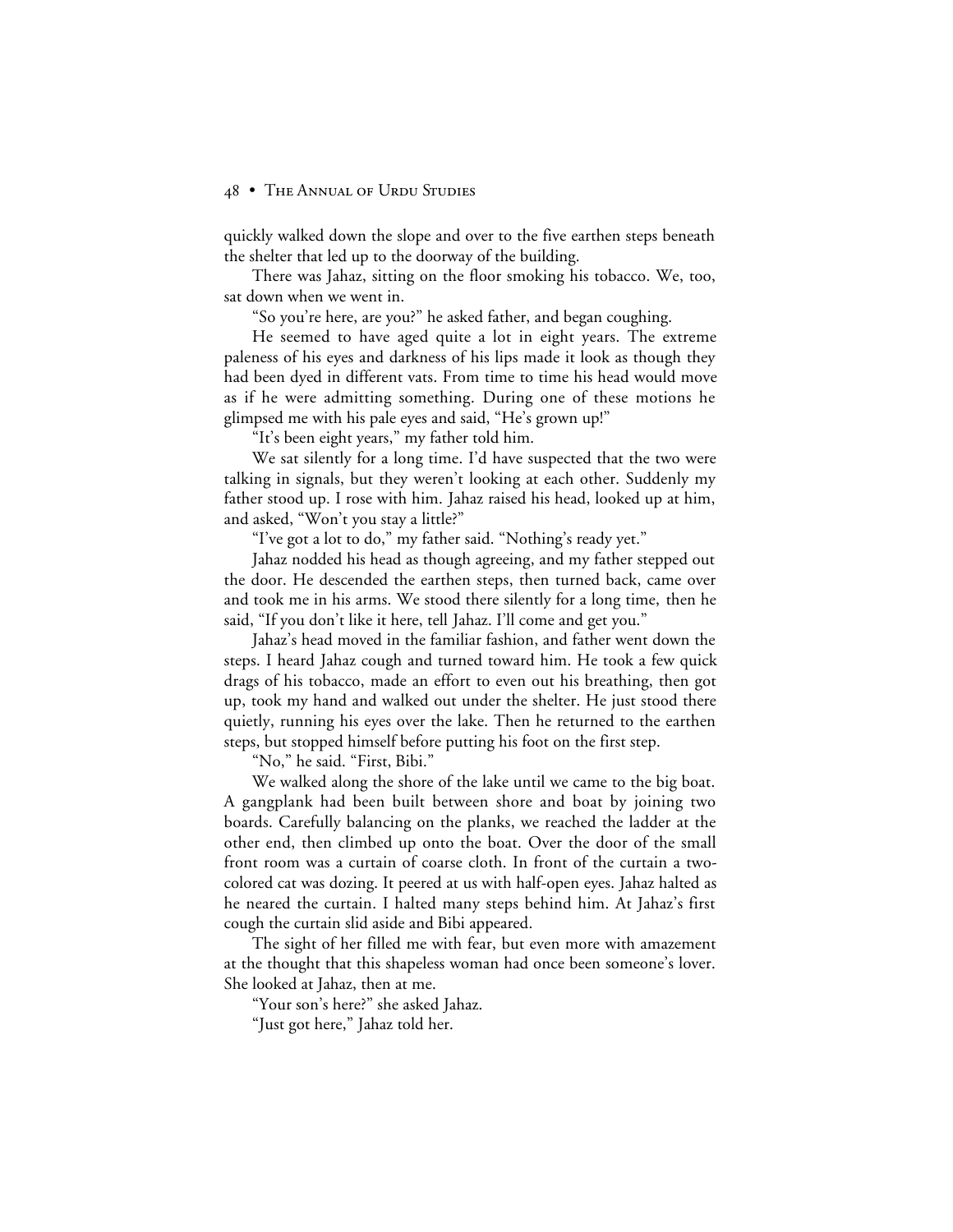Bibi looked me up and down a few times, then said: "He looks sad."

Jahaz didn't say anything. Nor did I. The silence lingered for some time. I looked at Bibi and she asked me, "Do you know how to swim?"

I shook my head "no."

"Afraid of the water?"

I just nodded, admitting it.

"A lot?"

"Yes, a lot," I indicated.

"You should be," she replied, as if I had said what was in her heart.

I viewed the expanse of the lake. In the still air, the muddy water seemed entirely at rest; the lake could have been mistaken for a deserted plain. I looked up at Bibi. She was still looking at me. Then she turned toward Jahaz, who was handing her the tobacco-smoking paraphernalia. For some time they smoked and talked. The conversation had something to do with finances. Meanwhile, a brown dog appeared from somewhere, sniffed at me and went away. The cat, which had been dozing all this time, raised its tail on seeing the dog, arched its back, then retreated behind the curtain. I would peek at Bibi from time to time. She was a strongly built woman and seemed bigger than her boat, but it also seemed as if she, like her boat, were very slowly disintegrating. At least, that was my impression from looking at her, and from her talk, which I couldn't hear very well. Suddenly she stopped in the middle of what she was saying, raised her head and called loudly, "Parya!"

The sound of a girl's laughter came toward us as though floating on water. Jahaz took my hand and led me back to the gangplank. After we had stepped onto it, I heard Bibi's voice behind my back, "Take good care of him, Jahaz." And she repeated, "He looks so sad."

She said this in such a way that I myself began to think I was sad.

## 3

Yet there was no reason for me to be sad. When we returned from Bibi's and Jahaz showed me my quarters, I couldn't believe this was part of the shapeless house on the deserted ghat, between the muddy lake-water in front and the barren plain in back. The best preparations had been made for my comfort. The rooms were lavishly decorated, mostly with glass objects. Glass was also inlaid in the doors and the vents in the walls. I was surprised that Jahaz could create a place like this. I thought he must have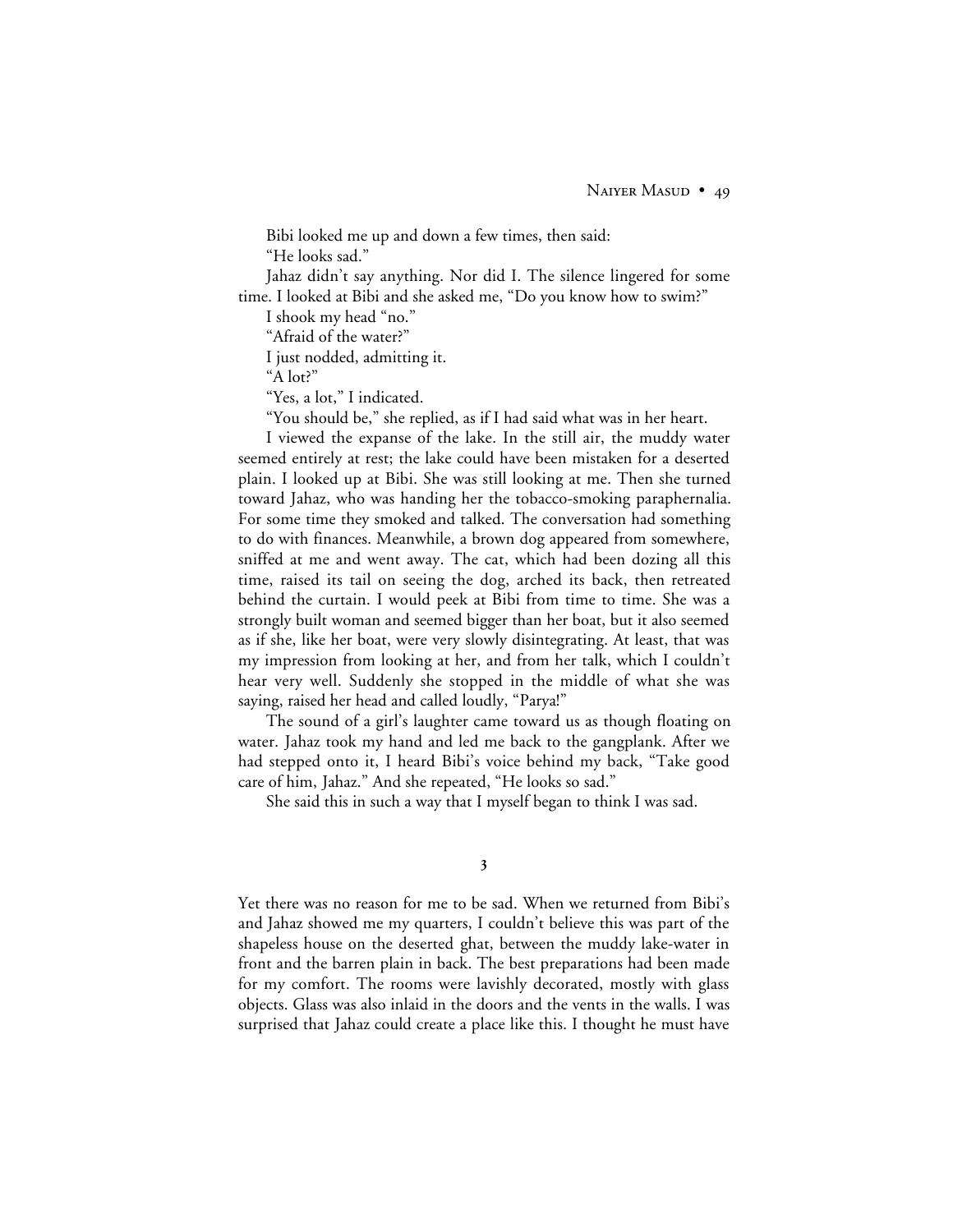had help from someone, or else had been trained in the art of decoration. A lot of the items seemed to have been brought there that very day; I suspected that other things had been removed, and that before me, perhaps long ago, someone else had lived here.

After I had seen the place where I was to live, I thought I must have seen the whole of Sheesha Ghat on the first day. But on the second day I saw Parya.

To this day I am amazed that during the many times people at my father's house spoke about Sheesha Ghat, no one ever mentioned the name of Bibi's daughter. I first heard her name the day I arrived at Sheesha Ghat, when Bibi called her from the boat. I was overwhelmed by the day's confusion, it didn't even occur to me to wonder who Parya was. But the next morning, I heard the sound of someone laughing. Then a voice said, "Jahaz, let's see your son."

Jahaz jumped up and grabbed my hand.

"Bibi's daughter," he told me as he led me out to the shelter.

About twenty-five yards away in the lake I saw Parya, standing perfectly erect at the far end of a narrow, slowly swaying boat. With a light shimmy of her body she advanced the boat toward the shelter. Her body gave another little twist. The boat came nearer. Advancing and stopping in this fashion, she pulled right up to the shelter.

"Him?" she asked, with a questioning glance at Jahaz.

I was as wonder-struck that this girl was Bibi's daughter as I had been that Bibi was once someone's lover. I tried to look at her closely, but now she was inspecting me from head to toe.

"He doesn't look so sad," she said to Jahaz; then to me, "You don't look sad."

"When did I say I looked sad?" I tried to say, feeling a little irritated, but could only stutter. Parya laughed and said, "Jahaz, he's so …"

Then she began laughing louder and louder, until Bibi's voice boomed from the boat, "Parya, don't bother him."

"Why," Parya asked loudly, "because he's sad?"

"Parya," Jahaz said encouragingly, "you'll have a good time with him."

"Who needs a good time?" she said and began to laugh again.

I began to feel uneasy, as though trapped, but then she asked, "Have you seen your new mother?"

"No, I haven't," I told her with a shake of my head.

"Don't you want to?"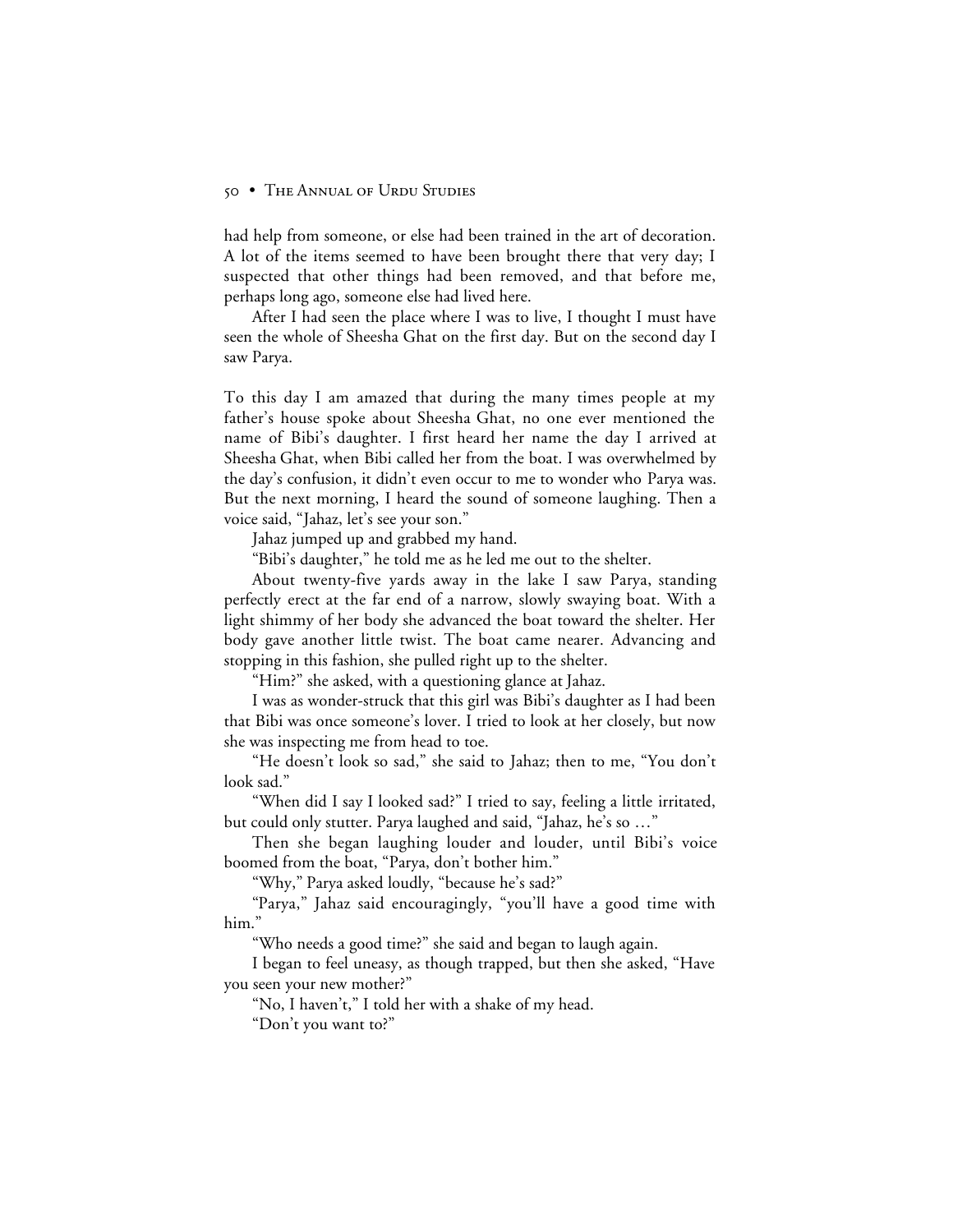I didn't answer and looked the other way.

"You don't want to?" she asked again.

This time my head moved in a way that could mean yes or no. It occurred to me that my new mother was to arrive at my former house today, or perhaps had already arrived.

Father had said that she would go crazy if she heard me speaking. I tried to envision myself talking and her slowly going crazy. I tried to imagine how it could be possible to live with a woman who would go crazy because of me. I also reflected that at this time yesterday I was at my old house, and the memory seemed to come from the distant past. I relived my eight years there in eight seconds. Then I recalled my foster father's embrace before leaving me in Jahaz's custody. I believed now, even more than before, that he loved me deeply.

"Jahaz will love you deeply, too." Parya's voice startled me.

I had forgotten about her, but she had been watching me all this time. Then, balancing herself as she walked, she moved to the other end of the boat. With a little spin of her body, her back was toward the shelter. A light swing of her torso nudged the boat and slowly she slid away from us. I felt as if a wonder had taken place before my eyes.

"If Bibi had not called to her," I said to myself, "I would have thought she was the spirit of the lake."

If not the spirit of the lake, she was indeed a wonder, because she had been born underwater, and her feet had never touched the earth.

\*

Bibi had received her boat from her forefathers and no one could say how long it had been in the Big Lake, Jahaz told me after Parya had left. But Bibi herself used to live far away from the lake where her husband, the same dacoit, or whatever he was, came to meet her clandestinely. When Parya was about to be born, the husband had Bibi sent to the boat along with a midwife. During the birth, Jahaz could hear Bibi's cries of pain. Suddenly, the voices changed. The government people had arrived and were interrogating Bibi as to the whereabouts of her husband. Seeing that Bibi wouldn't tell them anything, they started holding her underwater over and over, and in the midst of one of the longer episodes, Parya was born.

"I could clearly see bubbles coming from Bibi under the water," Jahaz said, "then amid the bubbles Parya's little head came out and you could hear her cry."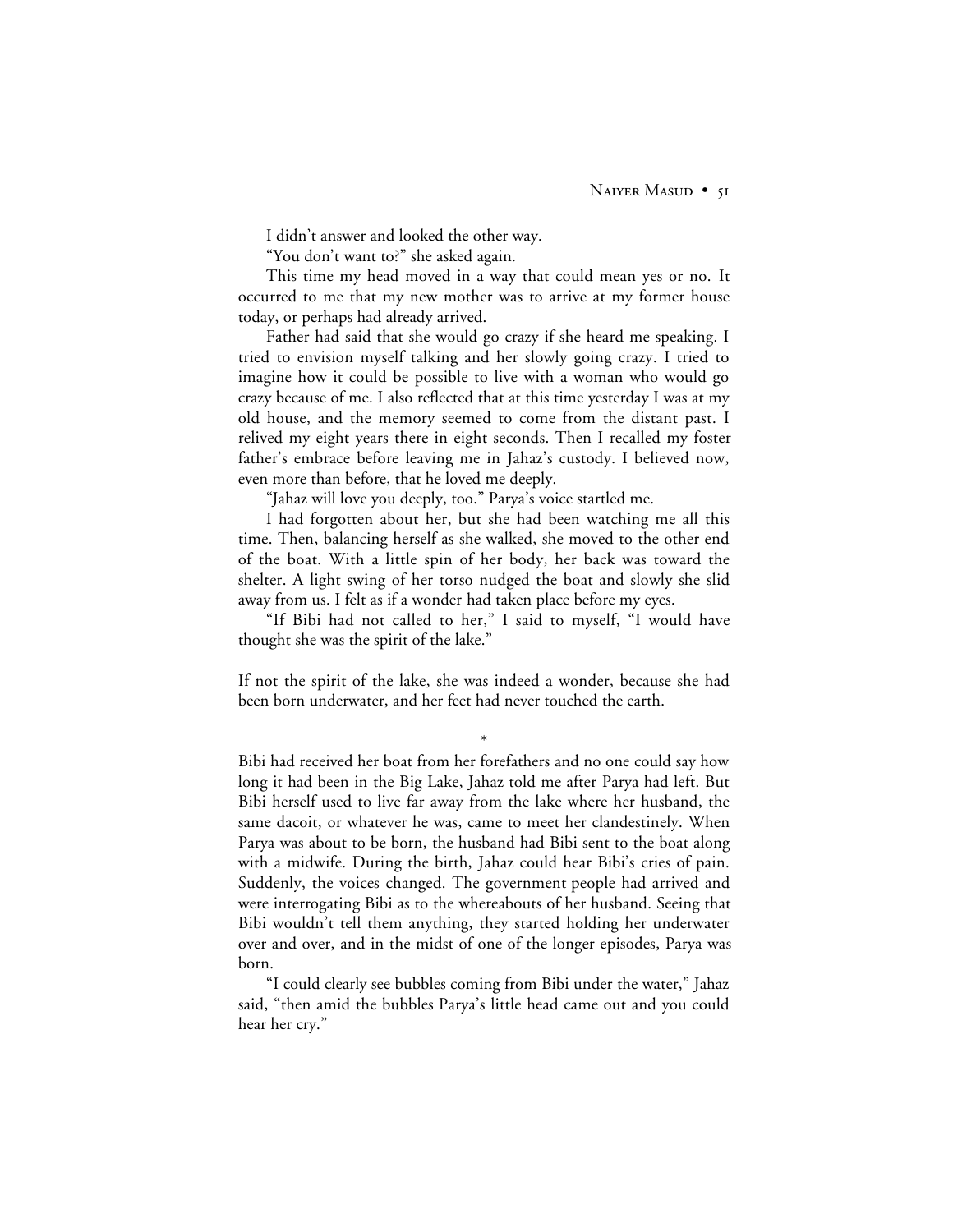At this the government people realized that Bibi wasn't faking. They left, but continued their surveillance. And one day, Parya's father came to the ghat, just as they had thought he would. They surrounded him on the boat. He tried to escape, but was injured, fell into the lake and drowned.

Since that day Bibi had made the boat her and Parya's abode. Bibi sometimes ventured out to other localities herself, but had never let Parya set foot on land. She would roam around the lake in her small craft, or would return to her mother on the big boat. Why was this so? Had Bibi made a vow of some kind? Was it the condition of some pact? No one knew how long Parya would be circling the lake, and whether her feet would ever touch the earth.

 $\overline{4}$ 

I spent a year at Sheesha Ghat, and during that year I witnessed the passing of every season, and in each season I watched Parya's boat roam the waters. She was my only means of diversion. The outer door of my abode opened onto the barren field, which led only to the fishing settlements at its nearest outskirts, past the smoky dwellings of the glasswallahs. I stayed away from these habitats because of the drying fish. The fishermen were always immersed in their work and were of no use to me, just as I was of no use to them. There were many ghats at the far ends of the field, including some at good-sized fishing settlements. A few ghats were lively with activity, but once or twice when I went to them I realized that the news of Jahaz's foster son had preceded me, and the people were going to realize who I was; that is why, except for roaming the abandoned field and amusing myself with a few stray objects, I mostly sat underneath the shelter. Jahaz, too, after running here and there to complete his errands, would come and sit here with his tobacco supplies and recount to me all sorts of tales which were worth remembering, but I forgot them anyhow. However, I do remember that when a story of his failed to hold my attention, he would become agitated, even frenzied, and narrate it the way he used to perform his imitations; in the telling he would suffer a fit of coughing and ruin what little interest there had been in the story.

In the beginning, I thought that Sheesha Ghat was a place totally cut off from the world, and that this part of the lake had always been a wasteland. That was not the case, but it was true that no one could set foot there without Bibi's consent. This is what I had heard from people at father's house, and I had assumed that Bibi never let anyone come here.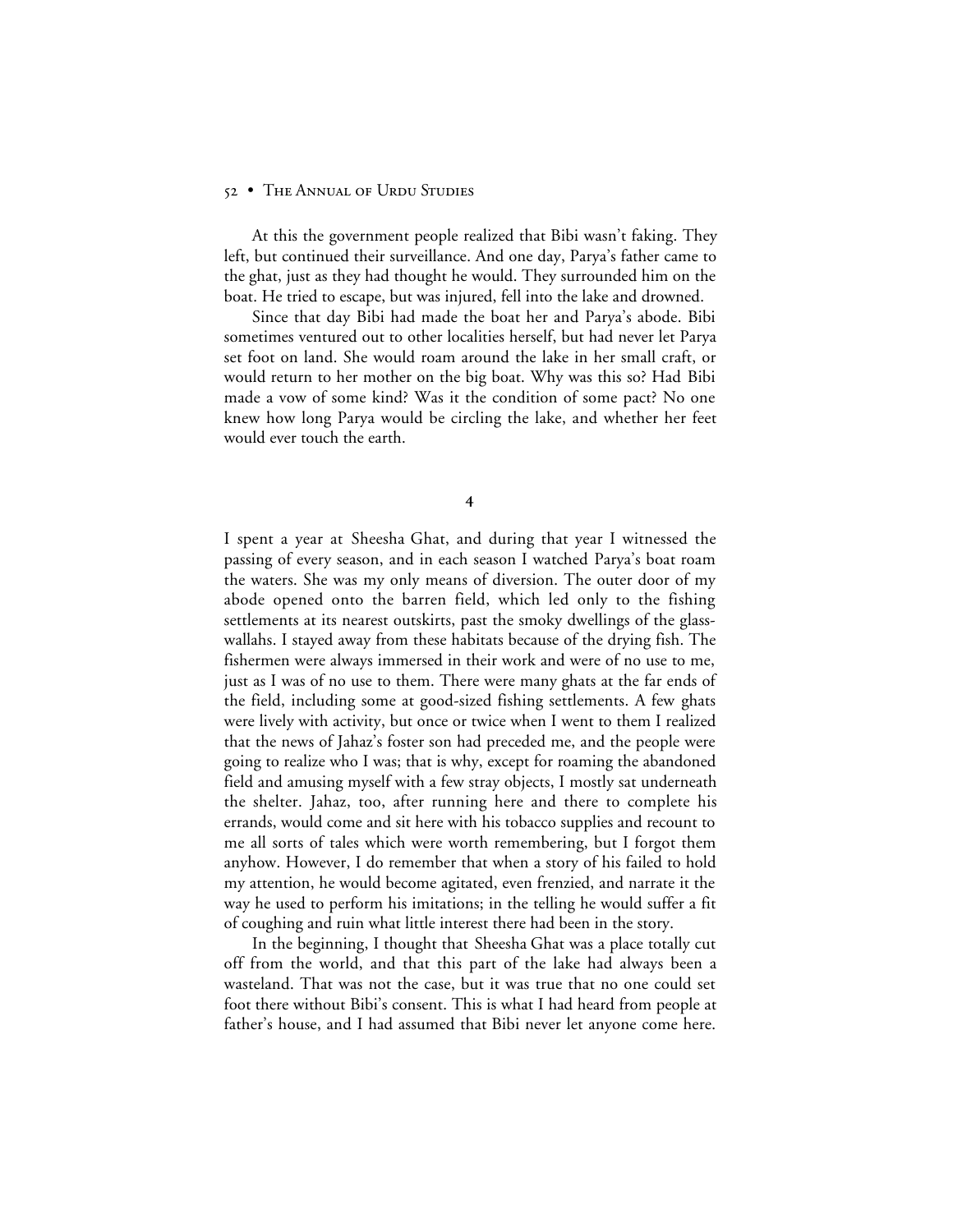But once at Jahaz's I noticed that on certain special days the fishermen gathered here, bringing their nets and boats. Sometimes their numbers were so great that the scene looked like a little fair set up on the water. Sitting at my post under the shelter, I would hear the fishermen calling to each other and shouting directions. Filtering through their voices here and there came the sound of Parya's laughter. At times they seemed to be forbidding Parya from doing something. Occasionally, the voice of one of the older fishermen would be heard scolding Parya, yet laughing heartily at the same time. Then Bibi's voice would come from the boat: "Parya, let them work!"

Parya would laugh in reply, and the fisherman would tell Bibi not to say anything to Parya.

On those days, and other days too, Parya would come to the ghat early in the morning. Standing in her boat in front of the shelter, she'd converse with Jahaz for some time, then call me out to the shelter as well, and if Jahaz left she would talk to me. Her conversation was a bit childish. She would tell me stories about her dogs and cats, or why Bibi had scolded her the day before. Sometimes she would ask me a question so suddenly that I'd start to answer with my tongue instead of the bobbings of my head. She would laugh wildly at these attempts and get a scolding from Bibi, then she would push out to the far reaches of the lake. In the afternoon, Bibi would call her loudly and her tiny craft would be seen advancing toward the boat. Then the sounds of Parya laughing and Bibi getting mad would emanate from the boat. Late in the afternoon, she would set out again and stop in front of the ghat. If Jahaz were not there, she would talk to me about him. She found something to laugh at in everything about Jahaz, whether his tobacco-smoking, his disorderly dress or the sail on top of his house.

As she was talking to me one day, I began to suspect, and was soon convinced, that she had never seen the clown routines Jahaz performed in the bazaars years before, and at last realized that she knew nothing about them. That day I tried to speak somewhat calmly for the first time, to tell her about Jahaz's mimic-routines. I tried for quite some time. She listened to me very attentively, without laughing, the way my father had begun to listen to me in the end. At that moment Jahaz walked out underneath the shelter, smoking his tobacco. He relieved me of my efforts by telling Parya all that I had been trying to recount. He even performed two or three of his minor routines. To me they seemed pathetic imitations of his old ones, but Parya laughed so hard her boat began to rock. She wanted more, but Jahaz in the meantime had been overcome with a coughing fit.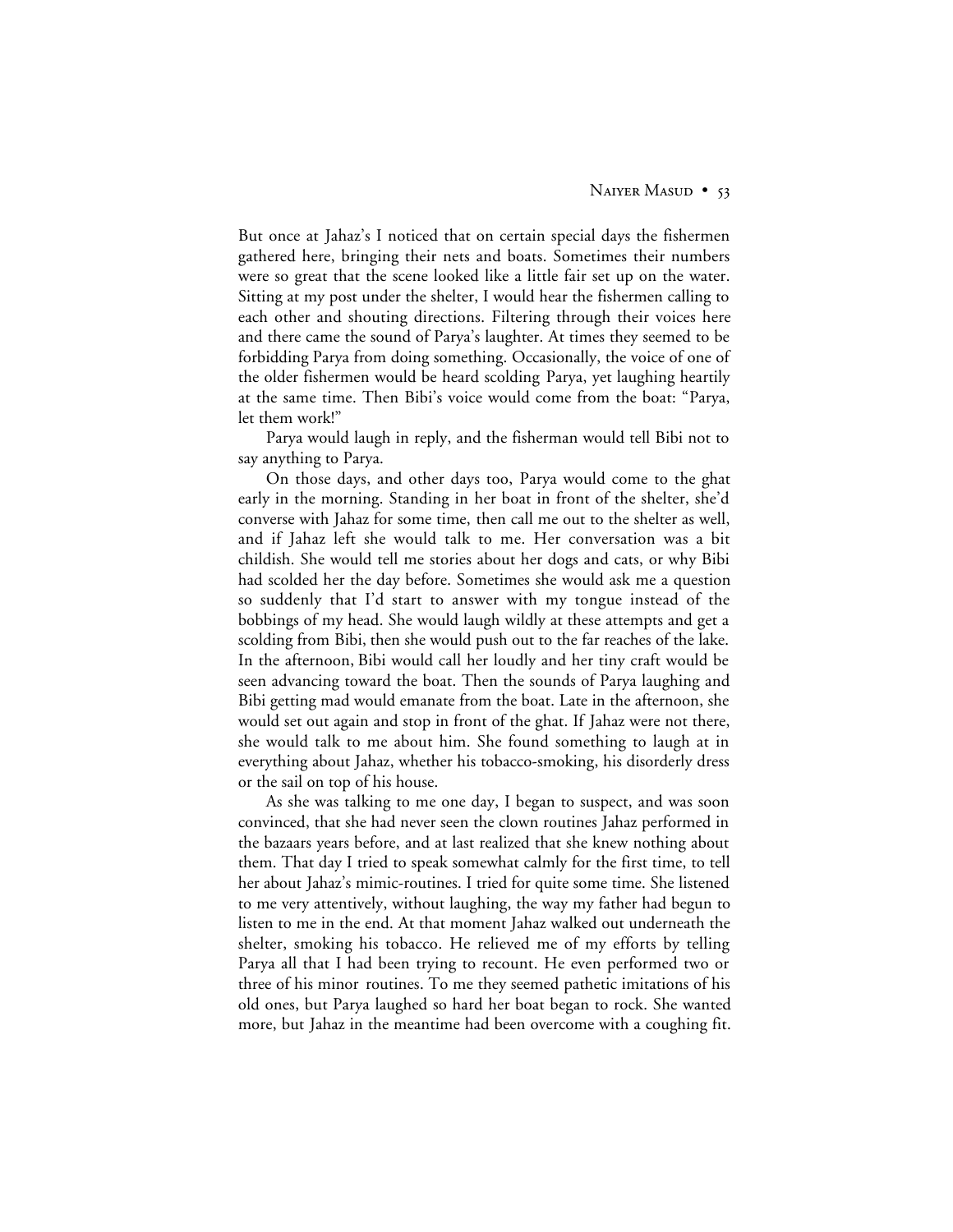Parya waited for the coughing to stop, but he gestured for her to go away. Laughing, Parya turned her boat around and said as she left, "Jahaz, Jahaz, you would make even Bibi laugh."

The next morning she arrived at the shelter earlier than ever, but Jahaz had slipped off somewhere. She began talking to me about Jahaz and describing the mimicking as though I hadn't seen Jahaz performing his routines the day before, indeed, as though I'd never known about them. I listened to her for a while, then tried to tell her that Jahaz used to walk through the bazaars with the sail tied on his back, and mimic sinking ships before the crowds. I could not tell her, by tongue or by gesture. Finally, I fell silent.

"Tomorrow," I said in my heart, "somehow, I will tell you."

I watched her as she retreated from sight.

"Tomorrow," I said again in my heart, "somehow."

My foster father arrived at the ghat the same evening.

In one year he seemed to have aged more than Jahaz had in the eight-year period before my arrival. His step was halting and Jahaz was supporting him, almost carrying him. As soon as he saw me he drew me into his arms. Finally, Jahaz separated him from me, made him sit properly, then turned to me.

"Your new mother has died," he told me, and the coughing overtook him again.

5

There was no conversation between my foster father and me. Shortly after he arrived, Jahaz took him off somewhere and returned late at night alone. I had just stretched out to sleep. I believe Jahaz too fell asleep after smoking his nightly tobacco. I kept pondering how my foster father could have grown so old so quickly. Then I thought of my new mother who had died without seeing me, and perhaps without going crazy. Then I started recollecting my year at Sheesha Ghat. At first I had been bored by the extended, nearly unbreakable silence there, but I now realized that the place was always full of noises. Faint calls would come from the glasswallahs, fishermen and other ghats, and water birds would call over the lake. But I had never paid attention. Now, when I tuned my ears a little, I heard the halting sound of waves coming in and turning back after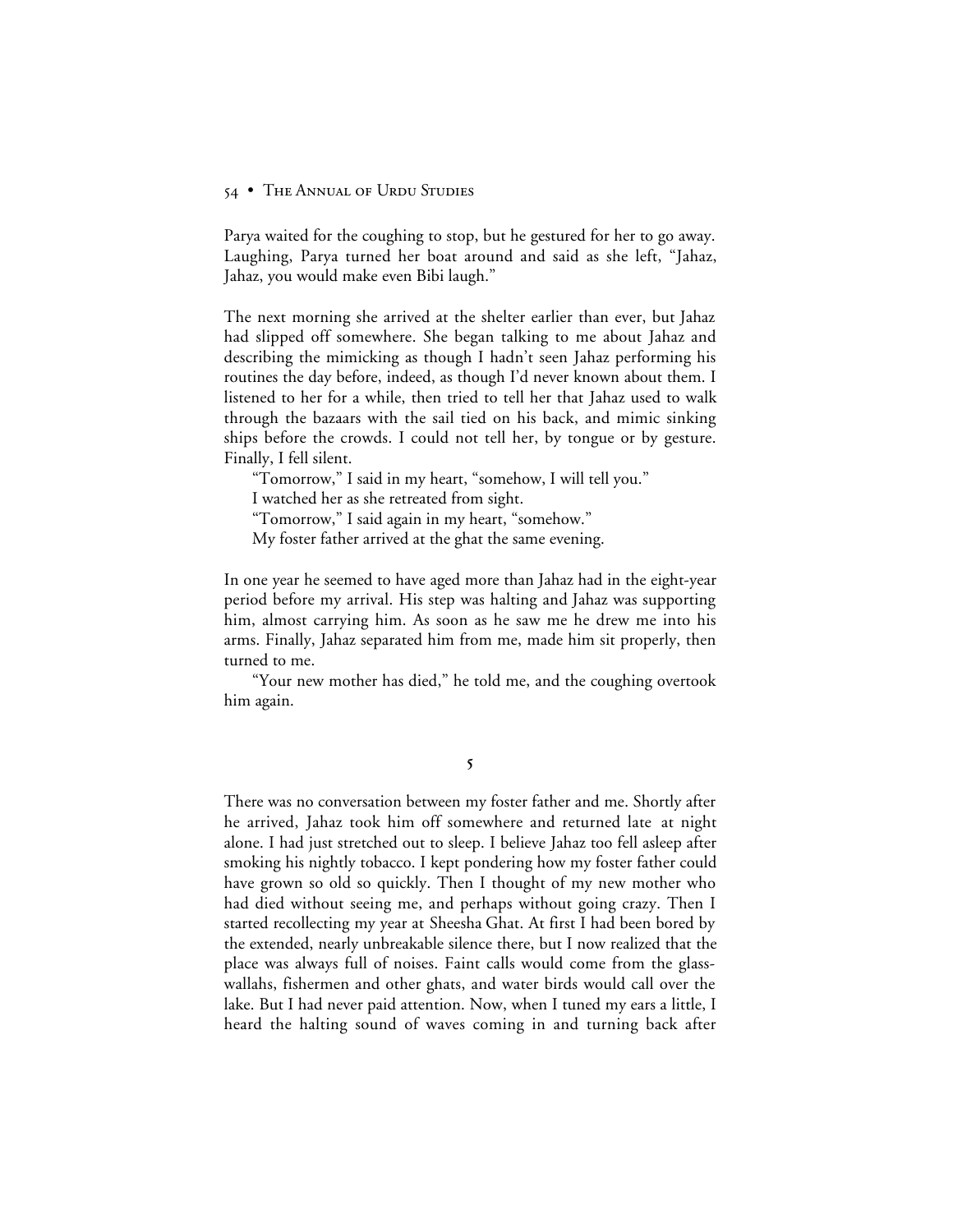touching shore, and the faint creaking of the planks of Bibi's boat.

I decided that Sheesha Ghat was the only place for me to live, and that I had been born to live at Sheesha Ghat.

"Tomorrow morning, I'll tell Jahaz," I told myself, and fell asleep.

In the morning my eyes opened, as usual, to the sound of Jahaz's coughing. Then I heard Parya's voice, too. They were talking much as on any other day. Jahaz was inside and couldn't see Parya's boat from where he sat, so he had to speak loudly, and was coughing again and again.

I got up and went out to the shelter. There was Parya, standing in the middle of her boat. She chatted with Jahaz a little more. Part of it had to do with Bibi. Then Parya retraced her steps to the other end of the boat. The boat made a half-circle from the light movement of her feet. Now Parya's back was toward the shelter. For the first time I took a good look at Bibi's daughter, and found myself more amazed than ever that a woman like Bibi could be her mother. At that instant Parya's body twirled and the boat moved away from the shelter. Then it swayed a moment and stopped. Parya scanned the expanse of lake before her. Again the boat rocked lightly, but Parya, straightening her body, adjusted its balance. She made another barely perceptible motion with her feet. The boat made a very slow half-circle, and I gazed at Parya from head to foot as she stood in the bow. I was afraid she might not like the way I was staring at her, but she wasn't looking in my direction. She was gazing intently at the ghat's still water, as if seeing it for the first time. Then, measuring her steps, she walked to the end of the boat nearer the shelter. Leaning over the water, she gazed at it once again, stood up, shook her whole body into alignment, and very calmly placed a foot on the water's surface as one steps on dry earth. Then her other foot left the boat. She took one step forward, then another.

"She's walking on the water!" I exclaimed to myself, my surprise tinged with fear; I turned my head toward Jahaz, who was smoking tobacco a little distance away, then looked back to the lake. Between Parya's empty boat and the shelter there was only water, concentric circles of waves spreading on its surface. A few moments later Parya's head emerged from the circles. She slapped the water with her palms over and over as though trying to grab onto the surface of the lake. The water splashed and I heard Jahaz's voice: "Parya, don't fool around with water."

Then a noose of smoke tightened at his throat and he doubled up, coughing wildly. My eyes turned to him for an instant. He was having a fit and needed someone's help. I looked back at the lake. New circles were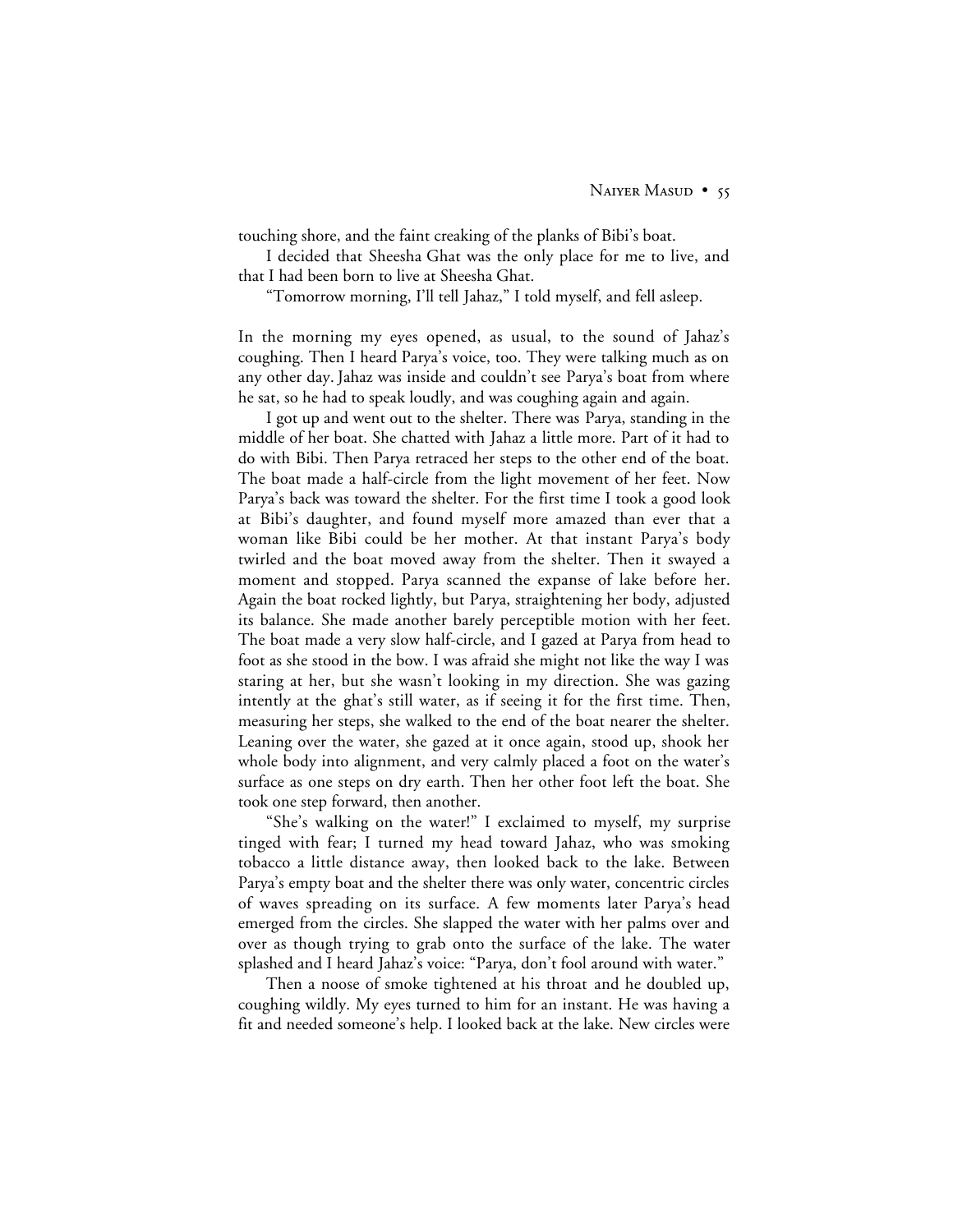spreading on the bare water.

She rose again, then began to sink. My eyes met hers and I stood up with a jolt.

"Jahaz!" I shouted, as my tongue began to knot.

I leapt toward the old man. His coughing had stopped, but his breath was gurgling. He was rubbing his chest with one hand and his eyes with the other. Dashing up the steps, I grabbed both his hands and shook him with force.

"…Parya…," my mouth said.

He looked into my eyes with his pale irises, then lightning flashed in his eyes and I felt as though a bird of prey had escaped from my grip. Dust was dancing on the steps to the shelter and Jahaz was standing at the shore.

Parya's boat completed a full circle. Jahaz looked at the boat, then the water. Then with full force he let out a call in a strange language. I heard Bibi match his cry from her boat. Then from far, far away the same voice returned. Bibi's voice came again: "The sad one?"

"Parya!" Jahaz said with such force that the water before him trembled.

Other voices, far and near, repeated Jahaz's cries over and over and fishermen, some with nets, some empty-handed, began running toward the ghat from all directions. Even before they got to the shelter, some of them had plunged into the water. Jahaz was signaling to them with hand gestures when a splashing sound came from the left. I saw a barking dog running helter-skelter on the big boat and the two-colored cat, its back raised, looking at the dog from a corner of the roof. Then I saw Bibi, almost naked, like some prickly man-eating fish, cutting through the water. Her body collided with Parya's boat, sending it spinning like a top. Bibi dived and came up on the other side of the boat. She signaled to some of the fishermen and dived again.

Fishermen from other ghats were seen rowing toward Sheesha Ghat. Some had jumped overboard and were swimming in front of their boats.

Now heads were bobbing everywhere in the water between the shelter and Parya's boat. The crowd grew, collecting along the shore as well. There was din and commotion everywhere. Everyone was talking, but it was hard to tell what was being said by whom. The loudest noise was the splashing water, obscuring all sense of the passage of time. Finally, a loud voice rang out. The clatter peaked and suddenly died to nothing. The bodies in the water, swimming soundlessly, slowly gathered at one spot. All were silent now; the only sound was the dog barking from the boat.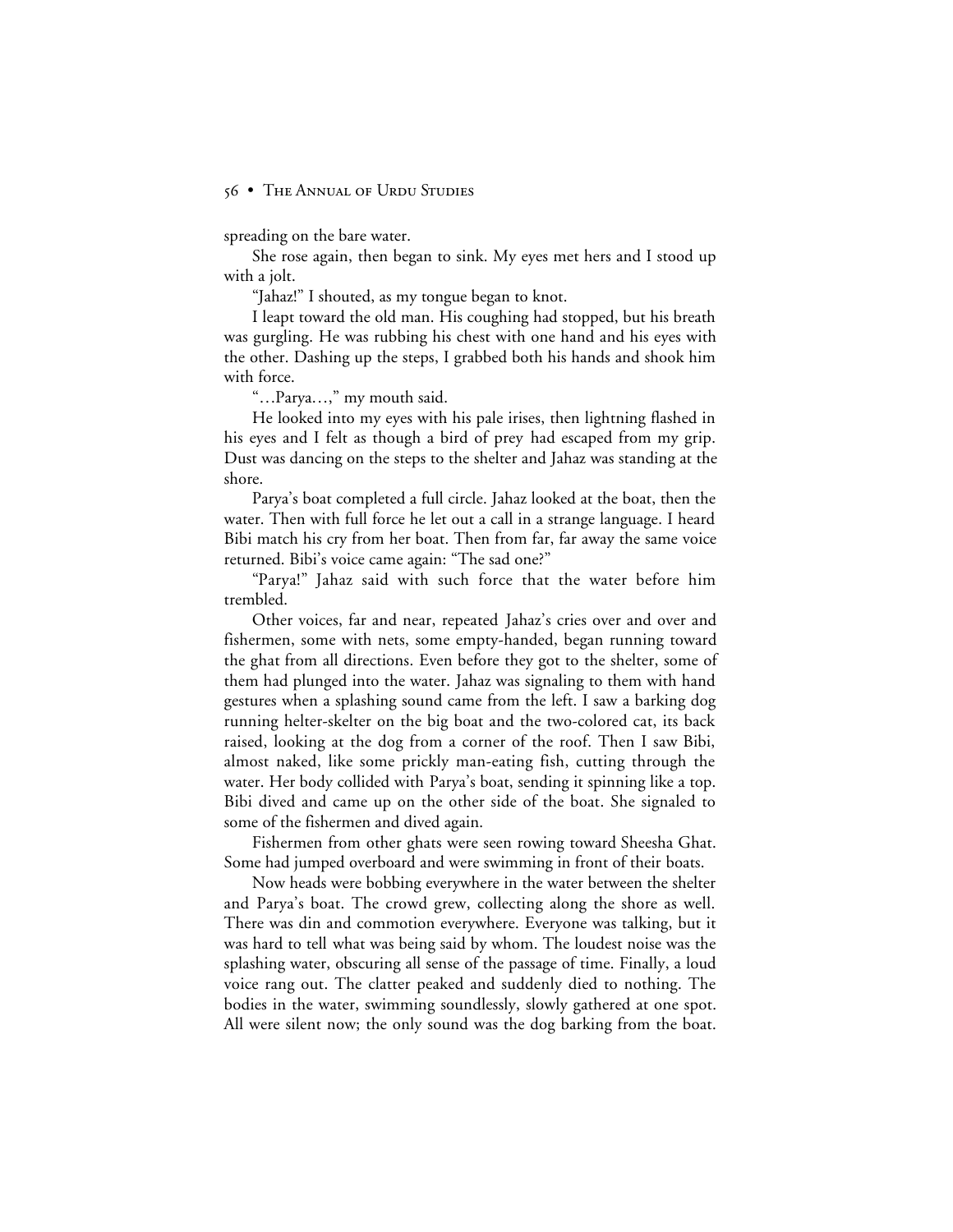At that moment I felt my hand clamped as though in a vise. Jahaz was standing next to me.

"Go," he said, giving my hand a shake.

I didn't understand where he wanted me to go. But now he was leading me inside the house. Turning back, I tried to look toward the lake, but Jahaz tugged my hand and I turned to look at him. His eyes were glued to my face. "Go," he said again.

We had come to the back door of the house. Jahaz opened it. In front was the barren plain. "They've found her," he told me, then pointed off across the plain and said hurriedly, "You'll reach the glass-workers' settlement in a short time. There you'll find transportation out of here. If not, just mention my name to anyone."

He deposited some money, tied in a handkerchief, in my pocket. I wanted to ask him many things and didn't want to leave, but he said: "Only you saw her drown. Everyone will ask you questions. Bibi more than anyone. Will you be able to answer?"

The scene rose before my eyes: the people—fishermen with rings in their ears, rowers with bangles on their wrists, visitors from different ghats—all forming a ring around me two or three deep, questions flying from every direction, Bibi fixing me with her intent stare. They all fall silent as Bibi approaches me …

Jahaz noticed me trembling and said, "Tell me what happened … Anything … Did she fall into the water?"

"…No…" I managed somehow.

"How did it happen, then?" Jahaz asked. "Did she jump?"

"No," I said, and repeated it with a shake of my head.

Jahaz shook me: "Say something, hurry!"

I knew I wouldn't be able to say anything with my tongue, so I tried to communicate through hand gestures that she had been trying to walk on the water. Yet my hands halted again and again. I felt that even my signals were beginning to stutter, and that they too were uninterpretable. But Jahaz asked in a constricted voice, "Was she walking on the water?"

"Yes," I said again with some difficulty.

"And she went under?"

"Yes."

"She was heading toward Bibi?"

"No."

"Where then?" he asked. "Was she coming toward us?"

"Yes," I gestured with my head.

Jahaz lowered his head and grew a bit older before my eyes.